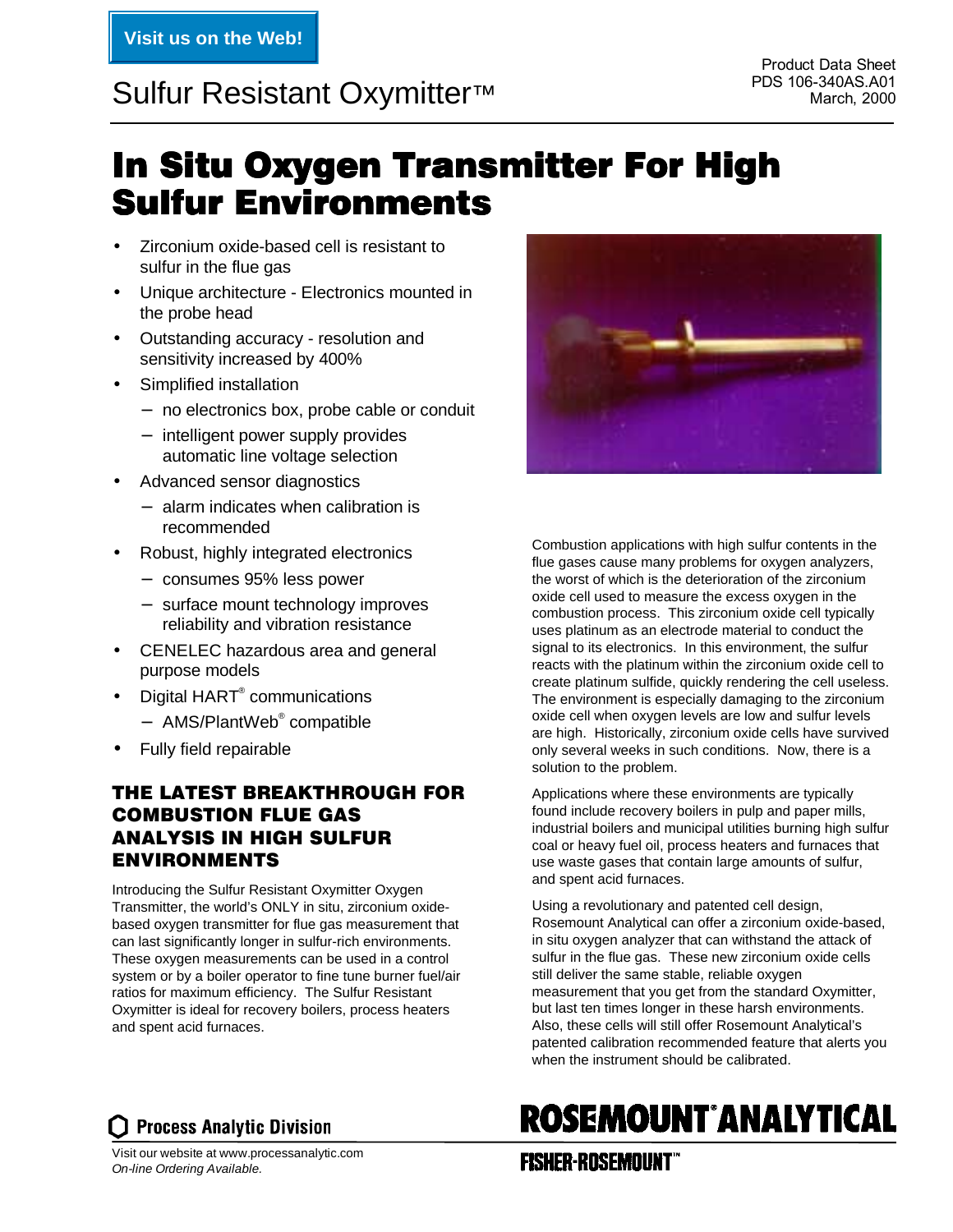## THE SULFUR RESISTANT OXYMITTER OXYGEN TRANSMITTER IS COMPLETELY FIELD REPAIRABLE







Sensor Cell Assembly Heater/Thermocouple

Assembly

Plug-in Electronics Module

## SULFUR RESISTANT OXYMITTER FEATURES AND BENEFITS

| <b>Features</b>                                                                                                                                    | <b>Benefits</b>                                                                                                                                             |
|----------------------------------------------------------------------------------------------------------------------------------------------------|-------------------------------------------------------------------------------------------------------------------------------------------------------------|
| Revolutionary and patented cell design lasts ten<br>times longer, in high sulfur environments, than<br>traditional oxygen analyzers.               | Lowers maintenance costs and optimizes plant operations.                                                                                                    |
| Rapid, accurate (typically ±0.75 percent), and reliable<br>measurement of excess oxygen with a single, in situ<br>transmitter.                     | Provides inputs for significant fuel savings which normally pay<br>for the analyzer in less than one year; best accuracy<br>specifications in the industry! |
| Integrated oxygen probe and electronics simplifies<br>installation.                                                                                | Eliminates costs of mounting separate electronics. Eliminates<br>cabling and conduit between probe and electronics.                                         |
| In situ design. No sample system, sample probes,<br>scrubbers, or pumps are necessary; test gas<br>calibration check without disturbing the probe. | Low installation and low maintenance costs.                                                                                                                 |
| "Calibration recommended" indication. On-line<br>electrical CAL check indicates need for calibration<br>with gas standard.                         | Optimizes plant resources; reduces maintenance and<br>calibration costs.                                                                                    |
| Field replaceable cell and heater/thermocouple<br>assembly and plug-in electronics module.                                                         | Ease of maintenance.                                                                                                                                        |
| Suitable for use in process temperatures up to<br>1300°F (700°C). Optionally up to 2400°F (1300°C).                                                | Suitable for use in most combustion applications.                                                                                                           |
| Material of construction 316 LSS (all wetted parts)                                                                                                | High resistance to corrosion.                                                                                                                               |
| Automatic line voltage selections.                                                                                                                 | Automatically selects from 90 to 250 VAC and 50/60 Hz<br>without configuration or setup.                                                                    |

#### Communicate with the Sulfur Resistant Oxymitter from almost anywhere via the HART Protocol

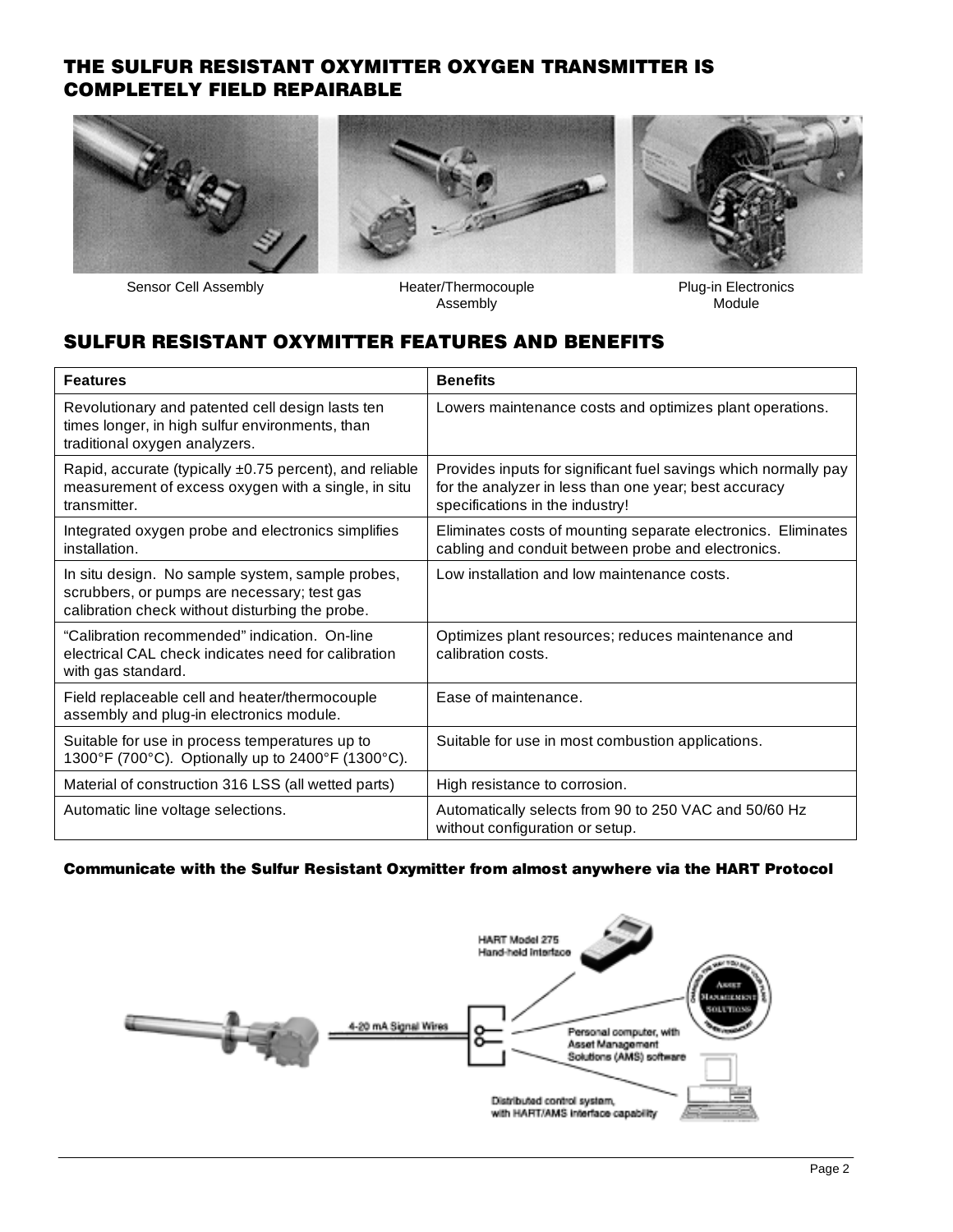## SPECIFICATIONS<sup>®</sup>

| <b>SULFUR RESISTANT OXYMITTER</b><br>Net O <sub>2</sub> Range<br>0-40% selectable via HART                                                                                                                                                                                                           |                                                                                                                          |                                                                                                                                          | <b>Electronics:</b>                                                                                                                                                     |                                                                                                       | NEMA 4X, IP66 with fitting and pipe<br>on reference exhaust port to clean                                                                                |
|------------------------------------------------------------------------------------------------------------------------------------------------------------------------------------------------------------------------------------------------------------------------------------------------------|--------------------------------------------------------------------------------------------------------------------------|------------------------------------------------------------------------------------------------------------------------------------------|-------------------------------------------------------------------------------------------------------------------------------------------------------------------------|-------------------------------------------------------------------------------------------------------|----------------------------------------------------------------------------------------------------------------------------------------------------------|
| Accuracy:                                                                                                                                                                                                                                                                                            | typically $\pm 0.75\%$ of reading or 0.05%<br>O <sub>2</sub> , whichever is greater<br>Lowest detectable limit - .05% 02 |                                                                                                                                          | <b>Electrical Noise:</b>                                                                                                                                                | Part II                                                                                               | dry atmosphere<br>Meets EN 50082-2 Electromagnetic<br>Compatibility Generic Immunity Std.,                                                               |
| <b>System Response to Test Gas:</b>                                                                                                                                                                                                                                                                  | 3 seconds                                                                                                                | Initial response in less than<br>T90 in less than 8 seconds                                                                              |                                                                                                                                                                         | 8 Kv in air                                                                                           | Includes ENG 1000 4-R for<br>Electrostatic Discharge 4 Kv contact,                                                                                       |
| <b>Temperature Limits:</b><br>Process:                                                                                                                                                                                                                                                               | accessories                                                                                                              | 32° to 1300°F (0° to 704°C)<br>up to 2400°F (1300°C) with optional                                                                       |                                                                                                                                                                         |                                                                                                       | Optionally ENG 1000 4-R "Namur-<br>Increased" 8 Kv contact, 16 Kv in air<br>Includes IEC 801-4 fast transients-2<br>Kv on power supply and control lines |
| <b>Electronics:</b>                                                                                                                                                                                                                                                                                  |                                                                                                                          | -40° to 185°F (-40° to 85°C)<br>Operating temperature of electronics<br>inside of instrument housing, as<br>measured via Rosemount Asset | <b>Hazardous Area</b><br><b>Certifications:</b><br>(OXT 400 Version<br>only)                                                                                            | B+H2T2/T6                                                                                             | Class I, Div. 1, Groups C<br>and D, CENELEC EExd II                                                                                                      |
| Management Solutions software.<br>Probe Lengths, Nominal and Approximate Shipping<br>Weights:                                                                                                                                                                                                        |                                                                                                                          |                                                                                                                                          | Line Voltage:                                                                                                                                                           | Universal 90 to 250 VAC, 48 to 62 Hz.<br>No switches or jumpers required 3/4"-<br>14 NPT conduit port |                                                                                                                                                          |
| 18 in. (457 mm) package:<br>16 pounds (7.3 kg)<br>3 foot (0.91 m) package:<br>21 pounds (9.5 kg)<br>27 pounds (12.2 kg)<br>6 foot (1.83 m) package:<br>9 foot (2.74 m) package:<br>33 pounds (15.0 kg)<br>12 foot (3.66 m) package:<br>39 pounds (17.7 kg)<br><b>Mounting and Mounting Position:</b> |                                                                                                                          |                                                                                                                                          | I/O Signals:<br>One 4-20mAdc, 950 ohm max<br>Isolated with HART capability<br>One logic I/O contact<br>output or as a bi-directional<br>calibration handshake signal to |                                                                                                       | I/O is configurable as either an alarm                                                                                                                   |
|                                                                                                                                                                                                                                                                                                      | Vertical or Horizontal                                                                                                   | Spool pieces are available to offset<br>transmitter housing from ambient<br>temperatures above 149°F(65°C)                               |                                                                                                                                                                         | sequencer.                                                                                            | intelligent multiprobe calibration gas<br>5V, Self-powered, 5 mA maximum                                                                                 |
| <b>Materials:</b><br>Probe:                                                                                                                                                                                                                                                                          | stainless steel                                                                                                          | Wetted or welded parts - 316L                                                                                                            | <b>Power Consumption Limits:</b>                                                                                                                                        | output                                                                                                | 3/4"-14 NPT conduit port                                                                                                                                 |
| <b>Electronics</b>                                                                                                                                                                                                                                                                                   |                                                                                                                          | Non-wetted parts - 304 stainless<br>steel, low-copper aluminum                                                                           | <b>Power Consumption</b><br>of Probe Heater:<br><b>Power Consumption</b>                                                                                                |                                                                                                       | 175 W nominal max                                                                                                                                        |
| Enclosure:<br><b>Calibration:</b>                                                                                                                                                                                                                                                                    | Low-copper aluminum                                                                                                      | Semi-automatic or automatic                                                                                                              | of Electronics:                                                                                                                                                         |                                                                                                       | 10 W nominal max                                                                                                                                         |
| <b>Calibration Gas Mixtures</b>                                                                                                                                                                                                                                                                      |                                                                                                                          |                                                                                                                                          |                                                                                                                                                                         |                                                                                                       |                                                                                                                                                          |
| Recommended:                                                                                                                                                                                                                                                                                         | $0.4\%$ O <sub>2</sub> , Balance N <sub>2</sub><br>8% O <sub>2</sub> , Balance N <sub>2</sub>                            | (Ref. test gas kit #6296A27G01)                                                                                                          |                                                                                                                                                                         | 74                                                                                                    |                                                                                                                                                          |
| <b>Calibration Gas</b><br>Flow:                                                                                                                                                                                                                                                                      | 5 scfh (2.5 l/m)                                                                                                         |                                                                                                                                          |                                                                                                                                                                         |                                                                                                       |                                                                                                                                                          |
| <b>Reference Air:</b><br>(optional)                                                                                                                                                                                                                                                                  |                                                                                                                          | 2 scfh (1 l/m), clean, dry,<br>instrument-quality air (20.95% $O2$ ),<br>regulated to 5 psi (34 kPa)                                     |                                                                                                                                                                         |                                                                                                       |                                                                                                                                                          |

 $C \in$ 

Fisher-Rosemount has satisfied all obligations coming from the European legislation to harmonize the product requirements in Europe.

The Oxymitter 's field electronics mount directly to the oxygen probe in a standard NEMA 4X, IP66 housing.

 $\degree$  DAII static performance characteristics are with operating variables constant. Specifications subject to change without notice.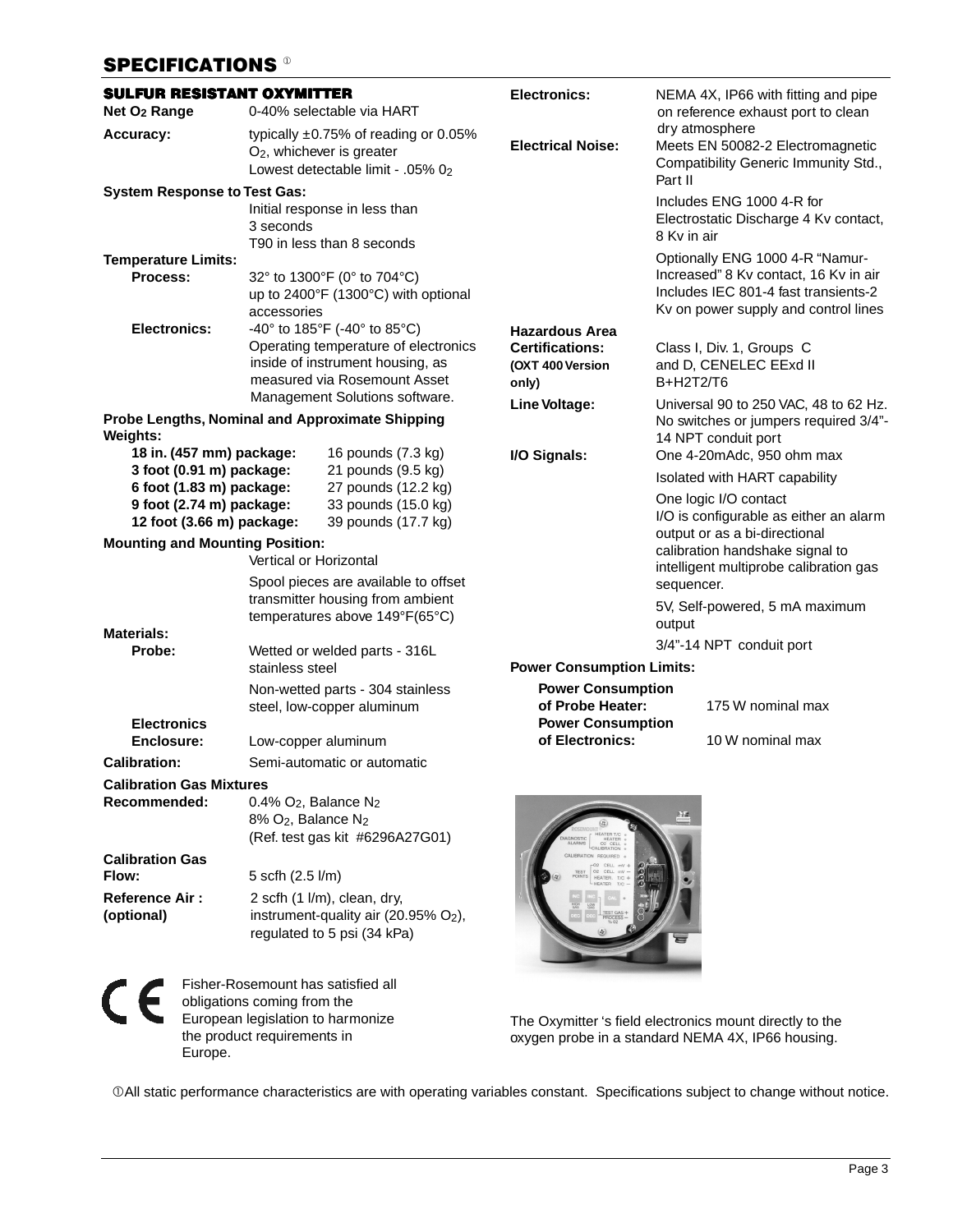**ORDERING INFORMATION - General Purpose Sulfur Resistant Oxymitter for Hazardous** Area or FOUNDATION® Fieldbus Models, Consult Your Local Rosemount Analytical Sales Person or the Factory

| OXT4AS |      |                |                                                                       |                                                                                                     | Sulfur Resistant Oxymitter 4000 In Situ Oxygen Transmitter                                    |                |  |  |
|--------|------|----------------|-----------------------------------------------------------------------|-----------------------------------------------------------------------------------------------------|-----------------------------------------------------------------------------------------------|----------------|--|--|
|        |      |                |                                                                       |                                                                                                     |                                                                                               |                |  |  |
|        |      |                | <b>Oxymitter Transmitter - Instruction Book</b>                       |                                                                                                     |                                                                                               |                |  |  |
|        | Code |                | <b>Sensing Probe Type</b>                                             |                                                                                                     |                                                                                               |                |  |  |
|        | 1    |                |                                                                       |                                                                                                     | Ceramic Diffusion Element Probe (ANSI) (N. American Std.)                                     |                |  |  |
|        | 2    |                | Flame Arrestor Probe (ANSI) - CSA approved package (N. American Std.) |                                                                                                     |                                                                                               |                |  |  |
|        | 3    |                |                                                                       |                                                                                                     | Snubber Diffusion Element (ANSI) (N. American Std.)                                           |                |  |  |
|        | 4    |                |                                                                       |                                                                                                     | Ceramic Diffusion Element Probe (DIN) (European Std.)                                         |                |  |  |
|        | 5    |                |                                                                       |                                                                                                     | Flame Arrestor Probe (DIN) - CSA approved package (snubber diffusion element) (European Std.) |                |  |  |
|        | 6    |                |                                                                       |                                                                                                     | Snubber Diffusion Element (DIN) (European Std.)                                               |                |  |  |
|        | 7    |                |                                                                       |                                                                                                     | Ceramic Diffusion Element Probe (JIS) (Japanese Std.)                                         |                |  |  |
|        | 8    |                |                                                                       |                                                                                                     | Flame Arrestor Probe (JIS) - CSA approved package (ceramic diffusion element) (Japanese Std.) |                |  |  |
|        | 9    |                |                                                                       |                                                                                                     | Snubber Diffusion Element (JIS) (Japanese Std.)                                               |                |  |  |
|        |      |                |                                                                       |                                                                                                     |                                                                                               |                |  |  |
|        |      | Code           |                                                                       | <b>Probe Assembly</b>                                                                               |                                                                                               |                |  |  |
|        |      | 0              |                                                                       | 18" (457 mm) Probe                                                                                  |                                                                                               |                |  |  |
|        |      | 1              |                                                                       |                                                                                                     | 18" (457 mm) Probe with Abrasive Shield <sup>(1)</sup>                                        |                |  |  |
|        |      | $\overline{c}$ | 3' (0.91m) Probe                                                      |                                                                                                     |                                                                                               |                |  |  |
|        |      | 3              |                                                                       |                                                                                                     | 3' (0.91m) Probe with Abrasive Shield <sup>(1)</sup>                                          |                |  |  |
|        |      | 4              | 6' (1.83m) Probe                                                      |                                                                                                     |                                                                                               |                |  |  |
|        |      | 5              |                                                                       |                                                                                                     | 6' (1.83m) Probe with Abrasive Shield <sup>(1)</sup>                                          |                |  |  |
|        |      | 6              |                                                                       | 9' (2.74 m) Probe                                                                                   |                                                                                               |                |  |  |
|        |      | 7              |                                                                       | 9' (2.74 m) Probe with Abrasive Shield <sup>(1)</sup>                                               |                                                                                               |                |  |  |
|        |      | 8              |                                                                       | 12' (3.66 m) Probe <sup>(1)</sup>                                                                   |                                                                                               |                |  |  |
|        |      | 9              |                                                                       | 12' (3.66 m) Probe with Abrasive Shield <sup>(1)</sup>                                              |                                                                                               |                |  |  |
|        |      |                | Code                                                                  |                                                                                                     | <b>Mounting Hardware - Stack Side</b>                                                         |                |  |  |
|        |      |                | $\mathbf 0$                                                           | Side" below)                                                                                        | No Mounting Hardware ("0" must be chosen under "Mounting Hardware - Probe                     |                |  |  |
|        |      |                | 1                                                                     |                                                                                                     | New Installation - Square weld plate with studs                                               |                |  |  |
|        |      |                | 2                                                                     |                                                                                                     | Mounting to Model 218 Mounting Plate (with Model 218 Shield Removed)                          |                |  |  |
|        |      |                | 3                                                                     |                                                                                                     | Mounting to Existing Model 218 Support Shield                                                 |                |  |  |
|        |      |                | 4                                                                     |                                                                                                     | Competitor's Mounting <sup>(2)</sup>                                                          |                |  |  |
|        |      |                | 5                                                                     | Mounting to Model 132 Adaptor Plate                                                                 |                                                                                               |                |  |  |
|        |      |                |                                                                       |                                                                                                     |                                                                                               |                |  |  |
|        |      |                |                                                                       | $\overline{\phantom{a}}$ Code<br>$\mathbf{I}$ $\mathbf{I}$<br><b>Mounting Hardware - Probe Side</b> |                                                                                               |                |  |  |
|        |      |                |                                                                       | No Adaptor Plate/No Mounting Hardware<br>0                                                          |                                                                                               |                |  |  |
|        |      |                |                                                                       | Probe Only (ANSI) (N. American Std.)<br>1                                                           |                                                                                               |                |  |  |
|        |      |                |                                                                       | $\overline{c}$<br>New Bypass or Abrasive Shield (ANSI) (N. American Std.)                           |                                                                                               |                |  |  |
|        |      |                |                                                                       | Probe Only (DIN) (European Std.)<br>4                                                               |                                                                                               |                |  |  |
|        |      |                |                                                                       | New Bypass or Abrasive Shield (DIN) (European Std.)<br>5                                            |                                                                                               |                |  |  |
|        |      |                |                                                                       | $\overline{7}$<br>Probe Only (JIS) (Japanese Std.)                                                  |                                                                                               |                |  |  |
|        |      |                |                                                                       | New Bypass or Abrasive Shield (JIS) (Japanese Std.)<br>8                                            |                                                                                               |                |  |  |
|        |      |                |                                                                       |                                                                                                     |                                                                                               |                |  |  |
| OXT4AS | 3    | 2              | 1                                                                     | 1                                                                                                   | (Continued)                                                                                   | <b>EXAMPLE</b> |  |  |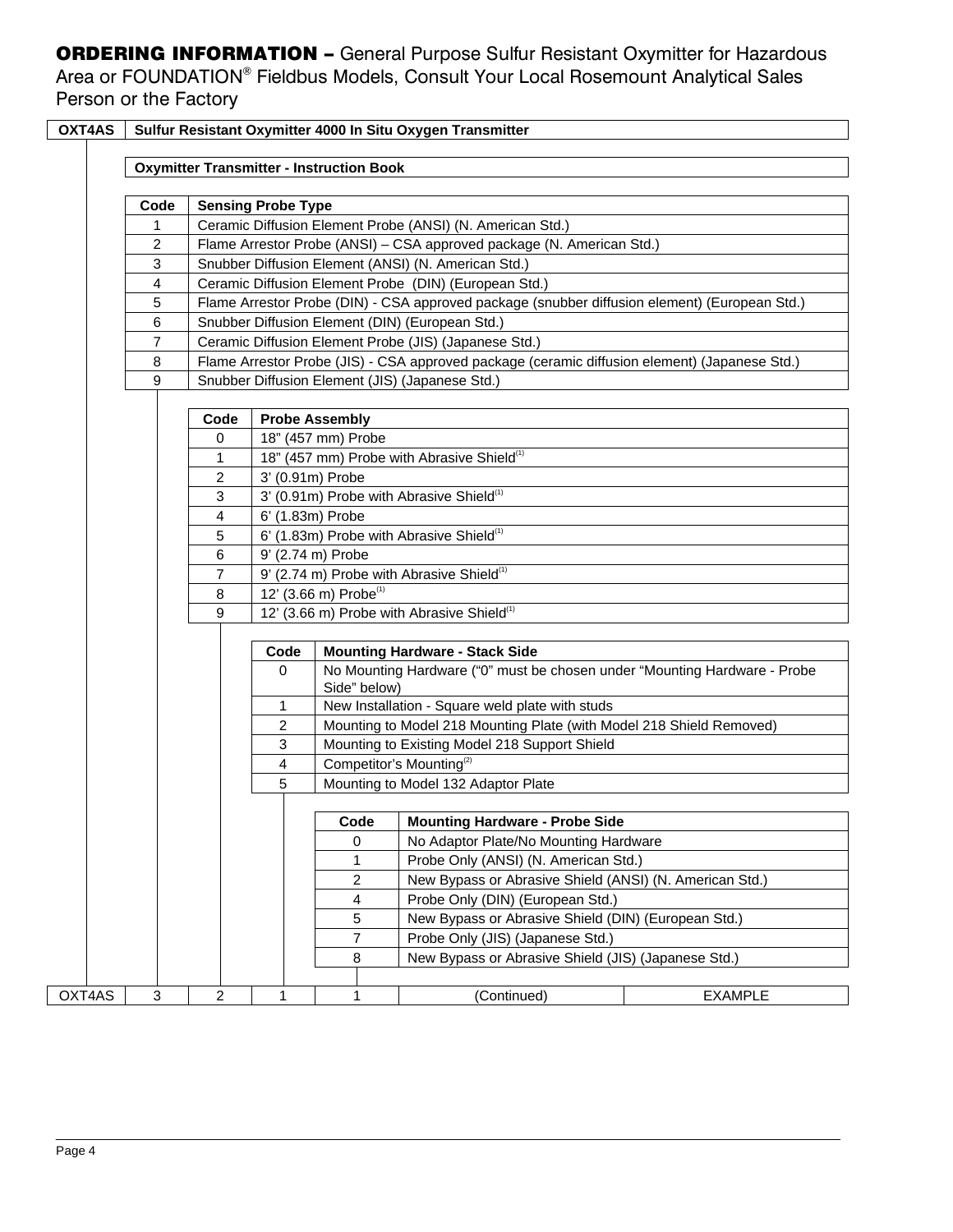| Code | <b>Electronic Housing - NEMA 4X, IP66</b>       |  |
|------|-------------------------------------------------|--|
| 11   | <b>Standard Filtered Termination</b>            |  |
| 12   | <b>Transient Protected Filtered Termination</b> |  |

|          |    | Code |      | Operator Interface <sup>(3)</sup> |           |                                                     |                  |  |
|----------|----|------|------|-----------------------------------|-----------|-----------------------------------------------------|------------------|--|
|          |    | 1    |      |                                   |           | Membrane Keypad - HART Capable                      |                  |  |
|          |    |      |      |                                   |           |                                                     |                  |  |
|          |    |      | Code | Language                          |           |                                                     |                  |  |
|          |    |      | 1    | English                           |           |                                                     |                  |  |
|          |    |      | 2    | German                            |           |                                                     |                  |  |
|          |    |      | 3    | French                            |           |                                                     |                  |  |
|          |    |      | 4    | Spanish                           |           |                                                     |                  |  |
|          |    |      | 5    | Italian                           |           |                                                     |                  |  |
|          |    |      |      |                                   |           |                                                     |                  |  |
|          |    |      |      | Code                              |           | <b>Termination Filtering</b>                        |                  |  |
|          |    |      |      | 00                                |           | No Option - Specified as part of Electronic Housing |                  |  |
|          |    |      |      |                                   |           |                                                     |                  |  |
|          |    |      |      |                                   | Code      | <b>Calibration Accessories</b>                      |                  |  |
|          |    |      |      |                                   | $00\,$    | No Hardware                                         |                  |  |
|          |    |      |      |                                   | 01        | Cal. Gas Rotometer & Ref. Gas Set                   |                  |  |
|          |    |      |      |                                   | 02        | Intelligent Multiprobe Sequencer                    | Refer to Table 2 |  |
|          |    |      |      |                                   | <b>XX</b> | Single Probe Sequencer, mounted to Oxymitter        | Refer to Table 1 |  |
|          |    |      |      |                                   |           |                                                     |                  |  |
| (Cont'd) | 11 |      | 1    | $00\,$                            | 01        |                                                     |                  |  |

#### **NOTES:**

- (1) Recommended usages: High velocity particulates in flue stream, installation within 3.5m (10 ft.) of soot blowers or heavy salt cake build up. Applications: Pulverized coal, recovery boilers, lime kiln. Regardless of application, abrasive shields with support brackets are recommended for 9' (2.74 m) and 12' (3.66 m) probe installations, particularly horizontal installations.
- (2) Where possible specify SPS number, otherwise provide details of the existing mounting plate as follows:

| Plate with studs    | Bolt circle diameter, number and arrangement of studs, stud thread, stud height above mounting plate         |
|---------------------|--------------------------------------------------------------------------------------------------------------|
| Plate without studs | Bolt circle diameter, number and arrangement of holes, thread, depth of stud mounting plate with accessories |

(3) Startup, calibration and operation can be implemented using the standard membrane keypad. Remote access and additional functionality available via Hart Communications (Model 275 Handheld Communicator, or AMS with Oxymitter device descriptor (DD) required.)

#### **TABLE 1**

INSERT THE CODE BELOW IN THE ORDERING MATRIX.

|      | Ref. Air Set |              | <b>Fittings/Tubing</b> |                  | <b>Oxymitter Mounting</b> |                 |
|------|--------------|--------------|------------------------|------------------|---------------------------|-----------------|
| Code | No           | Yes          | <b>Brass/Teflon</b>    | <b>St. Steel</b> | Horizontal                | <b>Vertical</b> |
| 03   |              |              | ↗                      |                  |                           |                 |
| 04   |              | ៶,           |                        |                  |                           |                 |
| 05   |              |              |                        |                  |                           |                 |
| 06   |              | ៶            |                        |                  |                           |                 |
| 07   |              |              |                        |                  |                           |                 |
| 08   |              | $\checkmark$ |                        |                  |                           |                 |
| 09   |              |              |                        | Λ                |                           |                 |
| 10   |              | $\checkmark$ |                        |                  |                           |                 |